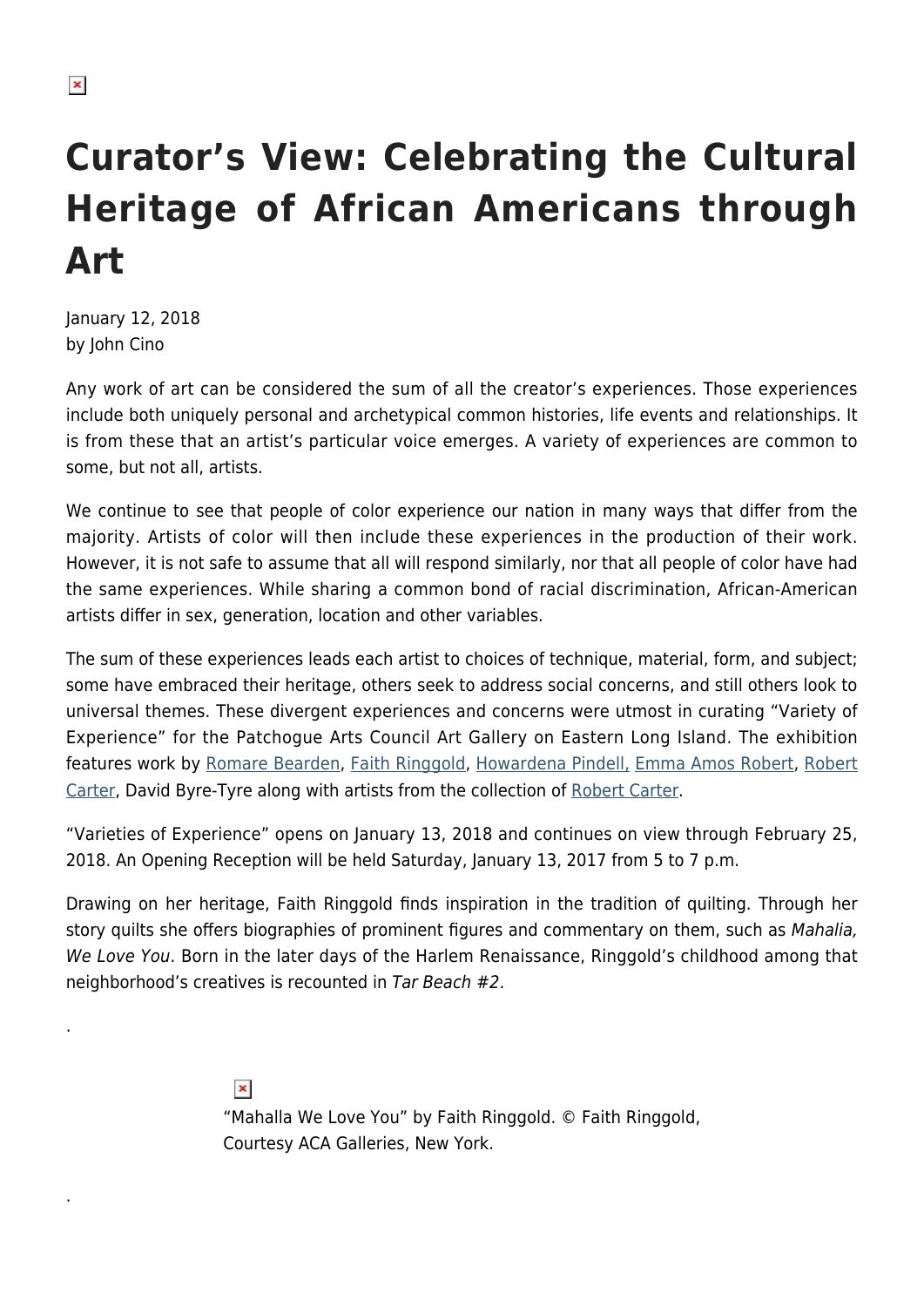"Tar Beach #2" by Faith Ringgold. AP 2 of 7. © Faith Ringgold, Courtesy ACA Galleries, New York.

Less than a decade later, Robert Carter was born in Kentucky. Working in realism on a par with Dutch Baroque painting and an assemblage technique developed in the 1950's, Carter recalls the archetypal figures of his youth. In Back Next Week he presents one of his many figures of matrons, who were often the binding forces of his community.

Collage is an art form dating back to the early 20th century with an acknowledged influence from the art of Africa. Aminah Brenda Lynn Robinson, 2004 MacArthur fellow, combines everyday materials, buttons and fabric, with drawing for The Millennium Series #7: Tonight, A Life Spent in the Shelter. The work is a commentary on homelessness and poverty, which are so much greater in populations of color. The same issues are addressed by Emma Amos, whose work often combines painting, collage, and photo transfers. In Stars and Stripes she references an American flag and a group of 1950s-era African-American children. An 'x' across the flag seems to suggest that the American Dream might not be available to these children.

> $\pmb{\times}$ "The Millennium Series Number 13 People Get Ready" by Aminah Brenda Lynn Robinson, 2011. © Aminah Brenda Lynn Robinson, Courtesy ACA Galleries, New York.

Howardena Pindell's work came to maturity during the 1970s and suggests the Pattern and Decoration movement with an emphasis on women's craft works elevated to a fine art status. However, Pindell crosses movement lines by also referencing decorative qualities and collage techniques often associated with African design, as in Untitled #50 and Untitled #51. These works eschew the narrative tradition and communicate through pure form.

 $\pmb{\times}$ 

.

 $\pmb{\times}$ 

.

.

.

.

"Untitled #51" by Howardena Pindell, 2010. Mixed media collage on board, 10.5 x 10.5 inches. Courtesy of Garth Greenan Gallery.

Laurence Lee also eliminates narrative in his sculpture. Again, using techniques in his wood carvings developed in the early 20th century that borrowed heavily from forms in African sculpture,